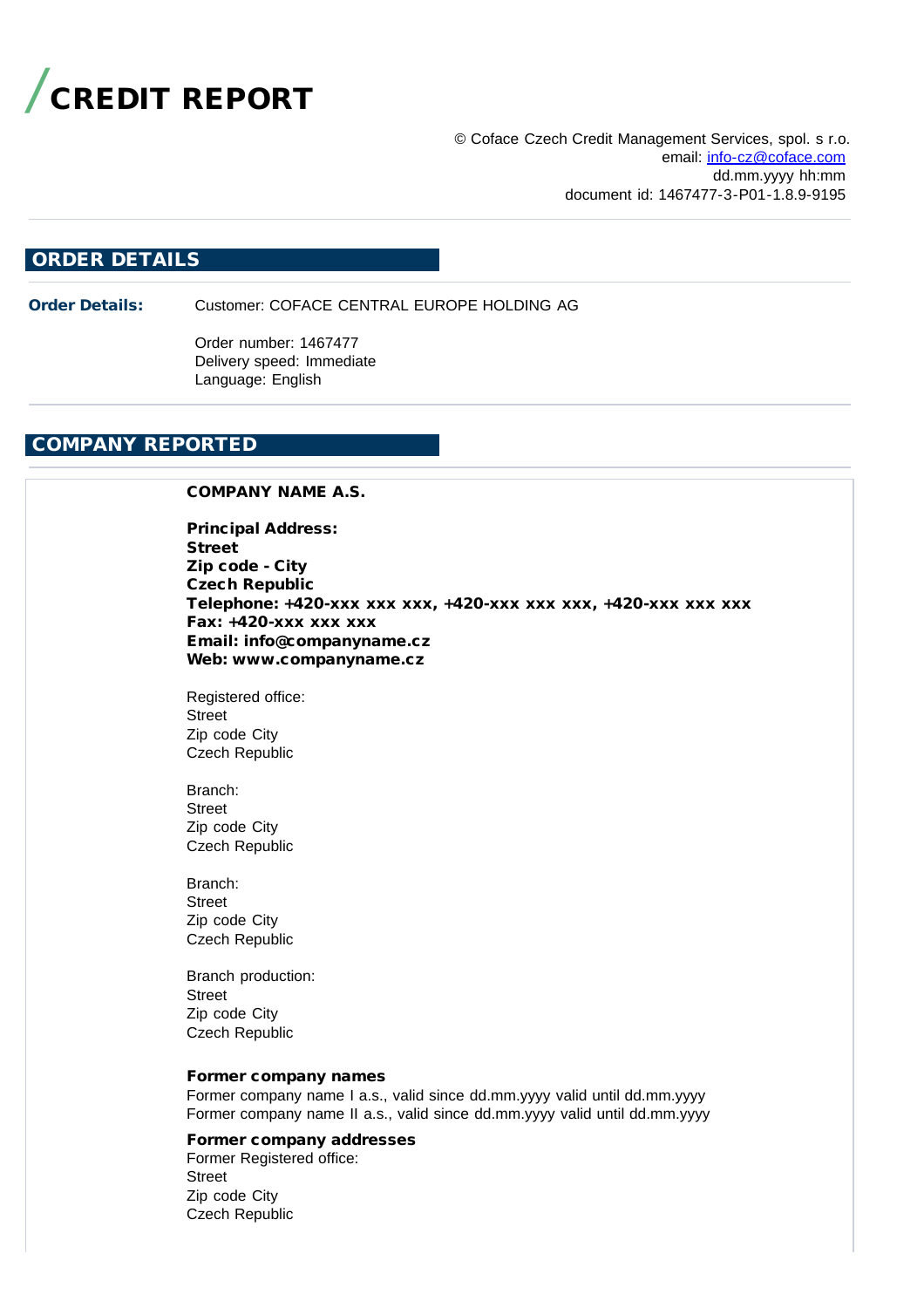| Date of Last<br>Research: | dd.mm.yyyy                                                                                           |
|---------------------------|------------------------------------------------------------------------------------------------------|
|                           | Registration status: dd.mm.yyyy - registered company<br>Activity status: dd.mm.yyyy - active company |
|                           | <b>ICON number: xxxxxxx</b><br><b>National ID: XXXXXXXX</b><br>VAT number: CZxxxxxxxx                |
|                           | Former Registered office:<br>Street<br>Zip code City<br>Czech Republic                               |

# CREDIT INFORMATION SUMMARY

**Insolvency** Information: According to available information sources the company is not in a insolvency/preliminary/debt regulation proceeding.

#### Maximum Credit: EUR 2.500.000,00

Coface Central Europe Group defined a Maximum Credit of EUR 2.500.000 as the general upper limit for a suppliers' credit. The Maximum Credit computed for the company in question would exceed this upper limit.

Maximum Credit is to be understood as the highest possible engagement for a supplier delivering goods or rendering services on open terms with an average respite of 60 days. (It is assumed that, on the average, the company in question has 5 suppliers, who deliver goods or render services at the same time.)

#### Credit Rating: @rating score: 8 - Low risk



The Credit Rating is expressed as an @rating score with values from 0 (Insolvency/preliminary/debt regulation proceedings) to 10 (excellent risk). The @rating score denominates the probability of default for the company within 12 months from the date the @rating score was set.

| According to our experiences payments are made regularly.                                                                                                                                                                                                                                        |
|--------------------------------------------------------------------------------------------------------------------------------------------------------------------------------------------------------------------------------------------------------------------------------------------------|
| The average DPO calculated for this company is between 30 and 44 days<br><b>Outstanding (DPO):</b>                                                                                                                                                                                               |
| The DPO (Days Payables Outstanding) is an indicator and shows how long a company needs to pay their trade<br>creditors on average. The calculation of the DPO used by Coface Central Europe is a statistical method, which<br>may differ from general methods used to calculate the average DPO. |
| Researched company is categorized as a big company.                                                                                                                                                                                                                                              |
| Fixed assets increased by CZK 17.145.000.000 and are 57,76% of total assets.                                                                                                                                                                                                                     |
| The @rating score is based on Coface Central Europe's scoring models developed for large<br>companies in country.                                                                                                                                                                                |
|                                                                                                                                                                                                                                                                                                  |

Debt Collection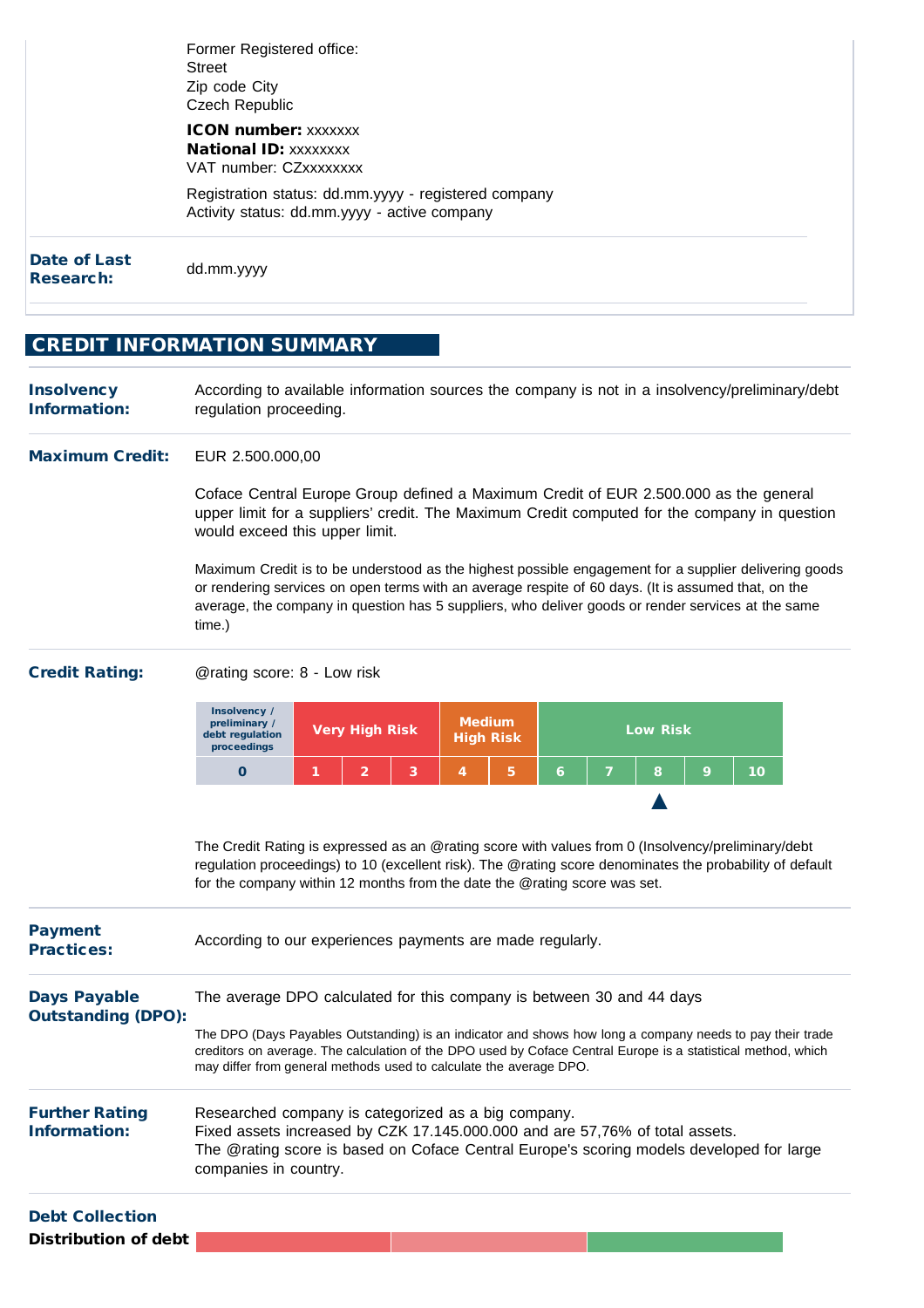| amounts                                | <b>High level</b>                                                                                                                                                                                                                                                                                                                         |  |                         | <b>Medium level</b> |  | <b>Low level</b>       |  |
|----------------------------------------|-------------------------------------------------------------------------------------------------------------------------------------------------------------------------------------------------------------------------------------------------------------------------------------------------------------------------------------------|--|-------------------------|---------------------|--|------------------------|--|
|                                        | 40%                                                                                                                                                                                                                                                                                                                                       |  | 40%                     |                     |  | 20%                    |  |
|                                        |                                                                                                                                                                                                                                                                                                                                           |  |                         |                     |  |                        |  |
| <b>High level of</b><br>outstandings   | 0%<br>court                                                                                                                                                                                                                                                                                                                               |  | 50%<br>closed negative  | 0%<br>open          |  | 50%<br>closed positive |  |
|                                        | EUR 50.963,06 (Invoice date: dd.mm.yyyy)<br>Status: closed negative (dd.mm.yyyy) - claim in dispute (litigious claim)<br>Case received on: dd.mm.yyyy<br>EUR 35.312,28 (Invoice date: dd.mm.yyyy)<br>Status: closed positive (dd.mm.yyyy) - whole amount paid, debtor refuses to pay expenses and<br>fees<br>Case received on: dd.mm.yyyy |  |                         |                     |  |                        |  |
| <b>Medium level of</b><br>outstandings | 0%<br>court                                                                                                                                                                                                                                                                                                                               |  | 50%<br>closed negative  | 0%<br>open          |  | 50%<br>closed positive |  |
|                                        | ATS 16.328,00 (Invoice date: dd.mm.yyyy)<br>Status: closed negative (dd.mm.yyyy)<br>EUR 750,00 (Invoice date: dd.mm.yyyy)<br>Status: closed positive (dd.mm.yyyy) - debtor has paid part of the debt<br>Case received on: dd.mm.yyyy                                                                                                      |  |                         |                     |  |                        |  |
| Low level of<br>outstandings           | 0%<br>court                                                                                                                                                                                                                                                                                                                               |  | 100%<br>closed negative | 0%<br>open          |  | 0%<br>closed positive  |  |
|                                        | EUR 462,41 (Invoice date: dd.mm.yyyy)                                                                                                                                                                                                                                                                                                     |  |                         |                     |  |                        |  |

Status: closed negative (dd.mm.yyyy)

# COMPANY DETAILS

| <b>Established:</b>  | уууу                         |                      |                                        |                       |
|----------------------|------------------------------|----------------------|----------------------------------------|-----------------------|
| <b>Registration:</b> | No. B xxx                    |                      |                                        |                       |
|                      | dd.mm.yyyy                   |                      |                                        |                       |
|                      | City, Czech Republic         |                      |                                        |                       |
| <b>Legal Form:</b>   | dd.mm.yyyy                   |                      |                                        |                       |
|                      | joint stock company          |                      |                                        |                       |
| Capital:             | <b>Nominal capital:</b>      |                      | CZK 16.708.850.000,00 since dd.mm.yyyy |                       |
|                      |                              | <b>Changed from:</b> | CZK 13.129.700.000,00 since dd.mm.yyyy |                       |
|                      |                              |                      | CZK 9.642.000.000,00 since dd.mm.yyyy  |                       |
|                      |                              |                      | CZK 11.000.000,00 since dd.mm.yyyy     |                       |
| <b>Shareholders:</b> | <b>Full Name</b>             | <b>Function</b>      | <b>Address</b>                         | <b>Equity capital</b> |
|                      | <b>Shareholder I</b>         | Shareholder          | Street                                 | 100,00%               |
|                      | <b>Registration: Country</b> | dd.mm.yyyy-since     | Zip code City<br>Country               |                       |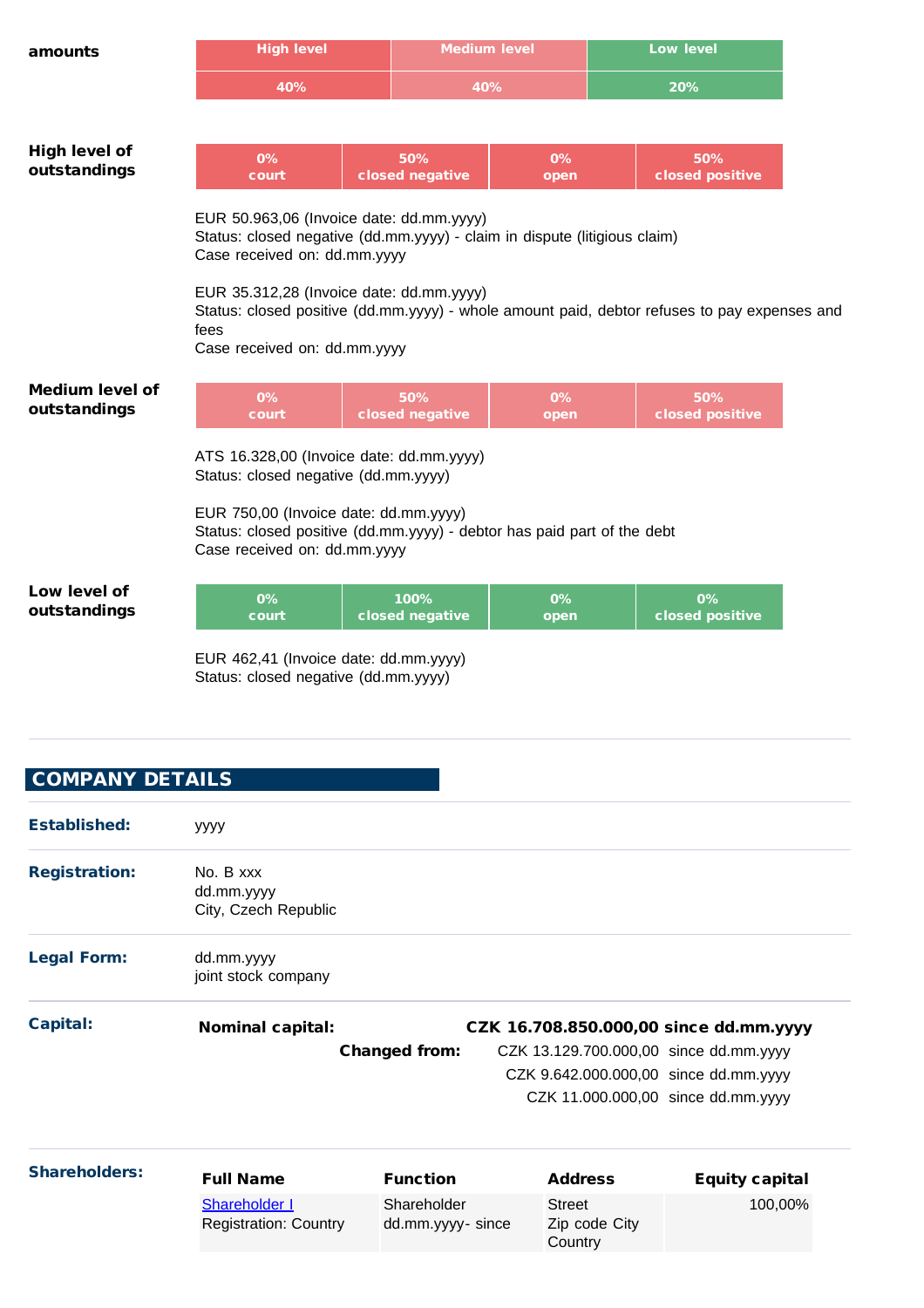| <b>Management:</b>                  | <b>Full Name</b>                                                                 | <b>Function</b>                   | <b>Address</b>                            |  |  |  |  |
|-------------------------------------|----------------------------------------------------------------------------------|-----------------------------------|-------------------------------------------|--|--|--|--|
|                                     | Full Name I<br>dd.mm.yyyy- since                                                 | Chairman of the executive board   | <b>Street</b><br>Zip code City<br>Country |  |  |  |  |
|                                     | Full Name II<br>dd.mm.yyyy- since                                                | Member of the executive board     | <b>Street</b><br>Zip code City<br>Country |  |  |  |  |
|                                     | Full Name III<br>dd.mm.yyyy- since                                               | Member of the executive board     | <b>Street</b><br>Zip code City<br>Country |  |  |  |  |
|                                     | Full Name IV<br>dd.mm.yyyy- since                                                | Member of the executive board     | <b>Street</b><br>Zip code City<br>Country |  |  |  |  |
|                                     | Full Name V<br>dd.mm.yyyy- since                                                 | Member of the executive board     | <b>Street</b><br>Zip code City<br>Country |  |  |  |  |
|                                     | Full Name VI<br>dd.mm.yyyy- since                                                | Member of the executive board     | <b>Street</b><br>Zip code City<br>Country |  |  |  |  |
|                                     | Full Name VII<br>dd.mm.yyyy- since                                               | Member of the executive board     | <b>Street</b><br>Zip code City<br>Country |  |  |  |  |
|                                     | Full Name VIII<br>dd.mm.yyyy-since                                               | Chairman of the supervisory board | <b>Street</b><br>Zip code City<br>Country |  |  |  |  |
| <b>Related</b><br><b>Companies:</b> | other relationship<br>Company name, Country, National ID: xxxxxxxx               |                                   |                                           |  |  |  |  |
|                                     | shareholder of<br>Company name, Country, National ID: xxxxxxxx                   |                                   |                                           |  |  |  |  |
|                                     |                                                                                  |                                   |                                           |  |  |  |  |
|                                     | other relationship<br>Company name, Country, National ID: xxxxxxxx               |                                   |                                           |  |  |  |  |
|                                     | shareholder of<br>Company name, Country, National ID: xxxxxxxx                   |                                   |                                           |  |  |  |  |
|                                     | subsidiary<br>Company name, Country, National ID: xxxxxxxx                       |                                   |                                           |  |  |  |  |
|                                     | shareholder of<br>Company name, Country, National ID: xxxxxxxx                   |                                   |                                           |  |  |  |  |
|                                     | shareholder of<br>Company name, Country, National ID: xxxxxxxx                   |                                   |                                           |  |  |  |  |
|                                     | subsidiary<br>Company name, Country, National ID: xxxxxxxx                       |                                   |                                           |  |  |  |  |
|                                     | subsidiary<br>Company name, Country, National ID: xxxxxxxx<br>other relationship |                                   |                                           |  |  |  |  |

KEY DATA ON OPERATIONS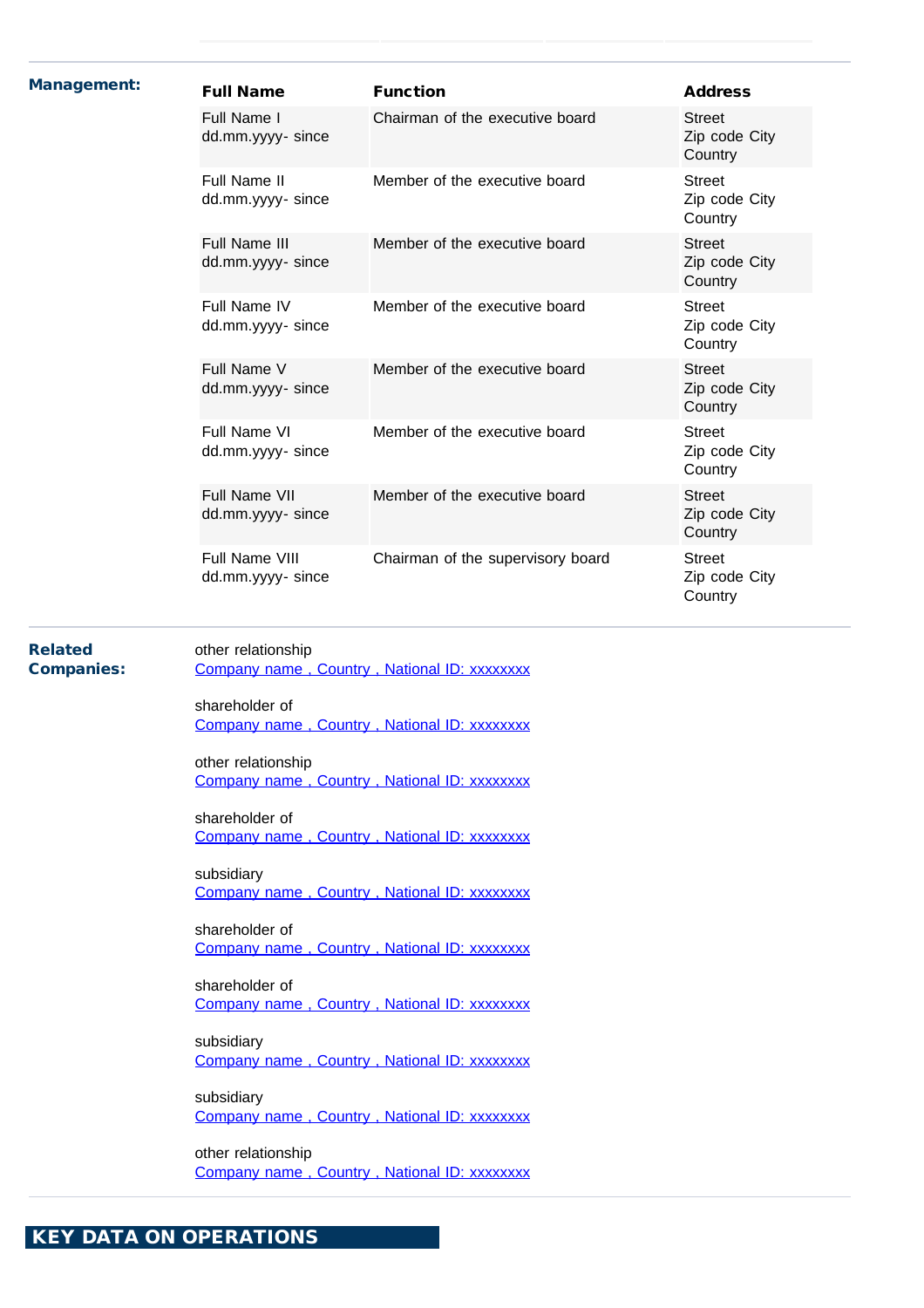| <b>Subject of</b><br><b>Operation:</b> | <b>NACE</b><br>main activity:<br>Code Description              |
|----------------------------------------|----------------------------------------------------------------|
|                                        | Code Description<br>Code Description<br>Code Description       |
|                                        | NACE codes given are based on the most recent NACE Revision 2. |
|                                        | The company is active in the Coface sector 'Sector name'.      |

# Key Data:

Amounts shown in Czech Koruna (CZK)

|                                                                      | уууу            | уууу            | уууу            | уууу            |
|----------------------------------------------------------------------|-----------------|-----------------|-----------------|-----------------|
| Turnover                                                             | 239.101.000.000 | 231.742.000.000 | 203.819.000.000 | 170.666.000.000 |
| Fixed assets                                                         | 81.586.000.000  | 64.441.000.000  | 54.364.000.000  | 59.926.000.000  |
| Equity                                                               | 88.302.000.000  | 80.407.000.000  | 75.682.000.000  | 68.519.000.000  |
| Liabilities                                                          | 52.940.000.000  | 55.164.000.000  | 46.585.000.000  | 39.506.000.000  |
| Profit after taxation                                                | 13.259.000.000  | 14.288.000.000  | 9.404.000.000   | 3.439.000.000   |
| Operating result - profit                                            | 17.004.000.000  | 17.224.000.000  | 11.035.000.000  | 4.724.000.000   |
|                                                                      |                 | уууу            | уууу            | уууу<br>уууу    |
| <b>Return on assets (ROA)</b><br>(Net result / TOTAL ASSETS) * 100   |                 | 9,39            | 10,54           | 3,18<br>7,69    |
| <b>Return on equity (ROE)</b><br>(Net result / Equity capital) * 100 |                 | 15,02           | 17,77           | 12,43<br>5,02   |

| <b>Workforce:</b>   |                                                                     | уууу   | уууу   | уууу   | уууу   |
|---------------------|---------------------------------------------------------------------|--------|--------|--------|--------|
|                     | Total workforce                                                     | 26.404 | 26.265 | 25.077 | 24.817 |
| <b>Exports:</b>     | Whole world                                                         |        |        |        |        |
| <b>Branches:</b>    | Branch:<br><b>Street</b><br>Zip code City<br>Country                |        |        |        |        |
|                     | Branch:<br><b>Street</b><br>Zip code City<br>Country                |        |        |        |        |
| <b>Real Estate:</b> | built upon<br>Address:<br><b>Street</b><br>Zip code City<br>Country |        |        |        |        |
|                     | Share: 100%                                                         |        |        |        |        |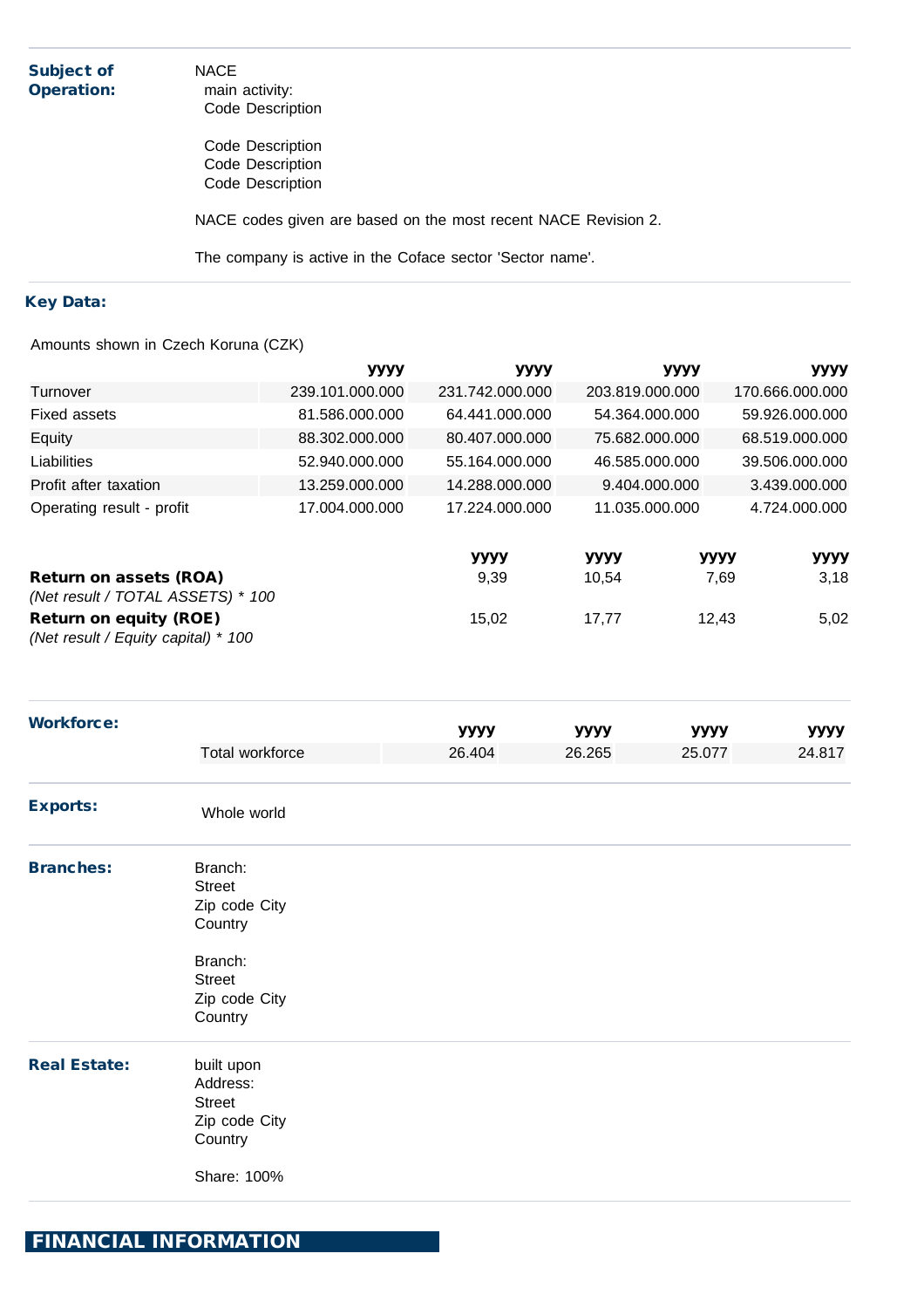| Amounts shown in                       | уууу                                                                        | уууу              | уууу                                                                    | уууу              |
|----------------------------------------|-----------------------------------------------------------------------------|-------------------|-------------------------------------------------------------------------|-------------------|
| Czech Koruna (CZK)                     |                                                                             |                   |                                                                         |                   |
|                                        |                                                                             |                   |                                                                         |                   |
| <b>BALANCE SHEET</b>                   |                                                                             |                   |                                                                         |                   |
| <b>ASSETS</b>                          |                                                                             |                   |                                                                         |                   |
| <b>TOTAL ASSETS</b>                    | 141.242.000.000,00 135.571.000.000,00 122.267.000.000,00 108.025.000.000,00 |                   |                                                                         |                   |
| <b>FIXED ASSETS</b>                    |                                                                             |                   | 81.586.000.000,00 64.441.000.000,00 54.364.000.000,00 59.926.000.000,00 |                   |
| Intangible fixed<br>assets             | 18.679.000.000,00                                                           | 13.531.000.000,00 | 12.852.000.000,00                                                       | 12.967.000.000,00 |
| Tangible fixed assets                  | 55.108.000.000,00                                                           | 45.397.000.000,00 | 41.512.000.000,00                                                       | 42.541.000.000,00 |
| from that: Land and<br>structures      |                                                                             |                   |                                                                         | 42.541.000.000,00 |
| Non-current financial<br>assets        | 7.799.000.000,00                                                            | 5.513.000.000,00  |                                                                         | 4.418.000.000,00  |
| <b>CURRENT</b><br><b>ASSETS</b>        |                                                                             |                   | 59.656.000.000,00 71.130.000.000,00 67.903.000.000,00 48.099.000.000,00 |                   |
| Inventories                            | 9.528.000.000,00                                                            | 8.437.000.000,00  | 8.660.000.000,00                                                        | 7.850.000.000,00  |
| Long-term<br>receivables               |                                                                             |                   | 5.625.000.000,00                                                        |                   |
| Short-term<br>receivables              | 15.390.000.000,00                                                           | 38.588.000.000,00 | 48.724.000.000,00                                                       | 24.587.000.000,00 |
| from that: Trade<br>receivables        |                                                                             |                   |                                                                         | 7.635.000.000,00  |
| Liquid assets                          | 34.738.000.000,00                                                           | 24.105.000.000,00 | 4.894.000.000,00                                                        | 15.662.000.000,00 |
| from that: Cash on<br>hand and at bank |                                                                             |                   |                                                                         | 15.662.000.000,00 |

# EQUITY & LIABILITIES

Financials:

| <b>TOTAL</b><br><b>LIABILITIES</b>       | 141.242.000.000,00 135.571.000.000,00 122.267.000.000,00 108.025.000.000,00 |                     |                   |                   |
|------------------------------------------|-----------------------------------------------------------------------------|---------------------|-------------------|-------------------|
| <b>EQUITY</b>                            | 88.302.000.000,00                                                           | 80.407.000.000,00   | 75.682.000.000,00 | 68.519.000.000,00 |
| Share capital                            | 16.709.000.000,00                                                           | 16.709.000.000,00   | 16.709.000.000,00 | 16.709.000.000,00 |
| Capital funds                            | 1.578.000.000,00                                                            | 1.578.000.000,00    | 1.903.000.000,00  | 51.810.000.000,00 |
| Statutory funds                          | 610.000.000,00                                                              | $-1.170.000.000,00$ | 3.366.000.000,00  |                   |
| Retained earnings                        | 56.146.000.000,00                                                           | 49.002.000.000,00   | 44.300.000.000,00 |                   |
| Profit or loss for the<br>current period | 13.259.000.000,00                                                           | 14.288.000.000,00   | 9.404.000.000,00  | 3.439.000.000,00  |
| <b>LIABILITIES</b>                       | 52.940.000.000,00                                                           | 55.164.000.000,00   | 46.585.000.000,00 | 39.506.000.000,00 |
| Reserves                                 | 16.266.000.000,00                                                           | 16.766.000.000,00   | 14.332.000.000,00 | 6.136.000.000,00  |
| Long-term liabilities                    | 3.496.000.000,00                                                            | 4.965.000.000,00    | 4.448.000.000,00  | 4.012.000.000,00  |
| Short-term liabilities                   | 30.071.000.000,00                                                           | 30.326.000.000,00   | 27.805.000.000,00 | 29.358.000.000,00 |
| from that: Trade<br>payables             |                                                                             |                     |                   | 19.118.000.000,00 |
| Bank loans and<br>borrowings             | 3.107.000.000,00                                                            | 3.107.000.000,00    |                   |                   |

BALANCE SHEET 141.242.000.000,00 135.571.000.000,00 122.267.000.000,00 108.025.000.000,00 TOTAL

# PROFIT & LOSS ACCOUNT

| Turnover        | 239.101.000.000.00 | 231.742.000.000,00 | 203.819.000.000,00 | 170.666.000.000.00 |
|-----------------|--------------------|--------------------|--------------------|--------------------|
| Other operating | 7.207.000.000.00   | 8.347.000.000.00   | 4.896.000.000.00   | 6.881.000.000.00   |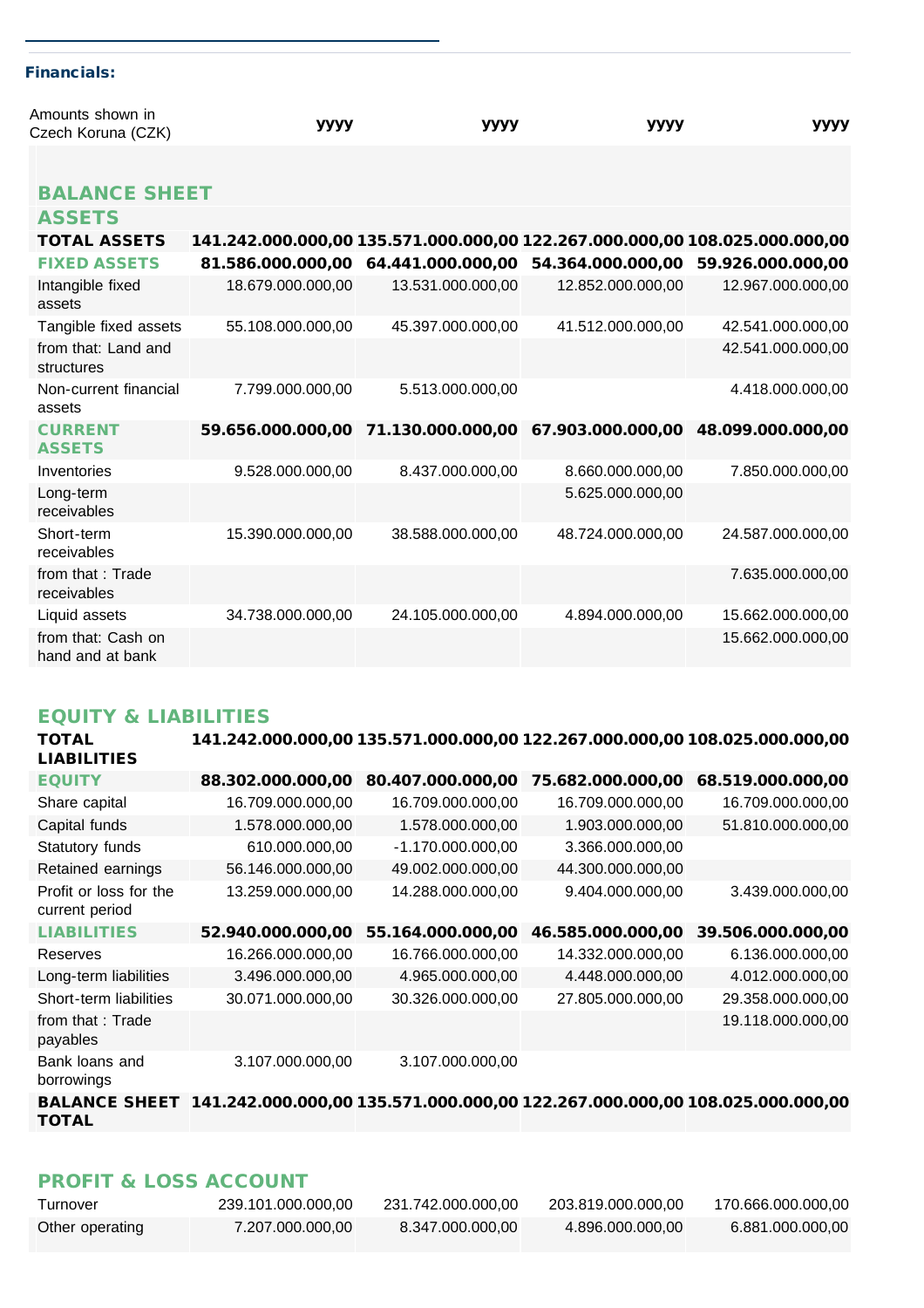| revenues                                                                   |                                                                             |                    |                    |                    |
|----------------------------------------------------------------------------|-----------------------------------------------------------------------------|--------------------|--------------------|--------------------|
| <b>Total operating</b><br>income                                           | 246.308.000.000,00 240.089.000.000,00 208.715.000.000,00 177.547.000.000,00 |                    |                    |                    |
| Purchased<br>consumables and<br>services                                   | 203.216.000.000,00                                                          | 201.765.000.000,00 | 179.369.000.000,00 | 155.868.000.000,00 |
| Other operating<br>expenses                                                | 26.088.000.000.00                                                           | 21.100.000.000,00  | 18.311.000.000,00  | 16.955.000.000,00  |
| <b>Total operating</b><br>expenses                                         | 229.304.000.000,00 222.865.000.000,00 197.680.000.000,00 172.823.000.000,00 |                    |                    |                    |
| <b>OPERATING</b><br><b>PROFIT / LOSS</b>                                   | 17.004.000.000,00                                                           | 17.224.000.000,00  | 11.035.000.000,00  | 4.724.000.000,00   |
| Financial income                                                           | 2.163.000.000,00                                                            | 2.790.000.000,00   | 1.580.000.000,00   | 1.392.000.000,00   |
| Financial expenses                                                         | 3.455.000.000,00                                                            | 2.859.000.000,00   | 1.400.000.000,00   | 1.735.000.000,00   |
| <b>PROFIT/LOSS</b><br><b>BEFORE TAX</b>                                    |                                                                             |                    |                    | 4.381.000.000,00   |
| Corporation income<br>tax                                                  | 2.453.000.000,00                                                            | 2.867.000.000,00   | 1.811.000.000,00   | 942.000.000,00     |
| <b>PROFIT OR LOSS</b><br><b>FOR THE</b><br><b>CURRENT</b><br><b>PERIOD</b> | 13.259.000.000,00                                                           | 14.288.000.000,00  | 9.404.000.000,00   | 3.439.000.000,00   |

The company is obliged by law to publish its financial statements. The balance sheet data are from official sources.

The (official) balance sheet for yyyy/yyyy includes mistakes in data structure or incorrect data.

| <b>Approximate</b>     | 2013: 25,974 CZK = 1 EUR   |
|------------------------|----------------------------|
| <b>Exchange Rates:</b> | 2012: 25,143 CZK = 1 EUR   |
|                        | $2011: 24,586 CZK = 1 EUR$ |
|                        | 2010: 25,29 CZK = 1 EUR    |
|                        | 2009: 26,445 CZK = 1 EUR   |
|                        | 2008: 24,942 CZK = 1 EUR   |
|                        | $2007: 27,762$ CZK = 1 EUR |
|                        | $2013: 19.565 CZK = 1 USD$ |
|                        | 2012: 19,583 CZK = 1 USD   |
|                        | 2011: 17,688 CZK = 1 USD   |
|                        | $2010: 19,111 CZK = 1 USD$ |
|                        | 2009: 19,057 CZK = 1 USD   |
|                        | 2008: 17,035 CZK = 1 USD   |
|                        | $2007: 20.308 CZK = 1 USD$ |
|                        |                            |

#### International Balance Sheet:

Financial figures are converted from the original financial reporting format and presented in a standardised financial reporting format based on IFRS.

|    | Amounts shown in<br>Czech Koruna (CZK)         | уууу | уууу | уууу                                                                       | уууу |
|----|------------------------------------------------|------|------|----------------------------------------------------------------------------|------|
|    |                                                |      |      |                                                                            |      |
|    | <b>BALANCE SHEET</b>                           |      |      |                                                                            |      |
|    | <b>ASSETS</b>                                  |      |      |                                                                            |      |
| А. | <b>NON-</b><br><b>CURRENT</b><br><b>ASSETS</b> |      |      | 81.586.000.000,00 64.441.000.000,00 59.989.000.000,00 59.926.000.000,00    |      |
|    | Intangible                                     |      |      | 18.679.000.000,00  13.531.000.000,00  12.852.000.000,00  12.967.000.000,00 |      |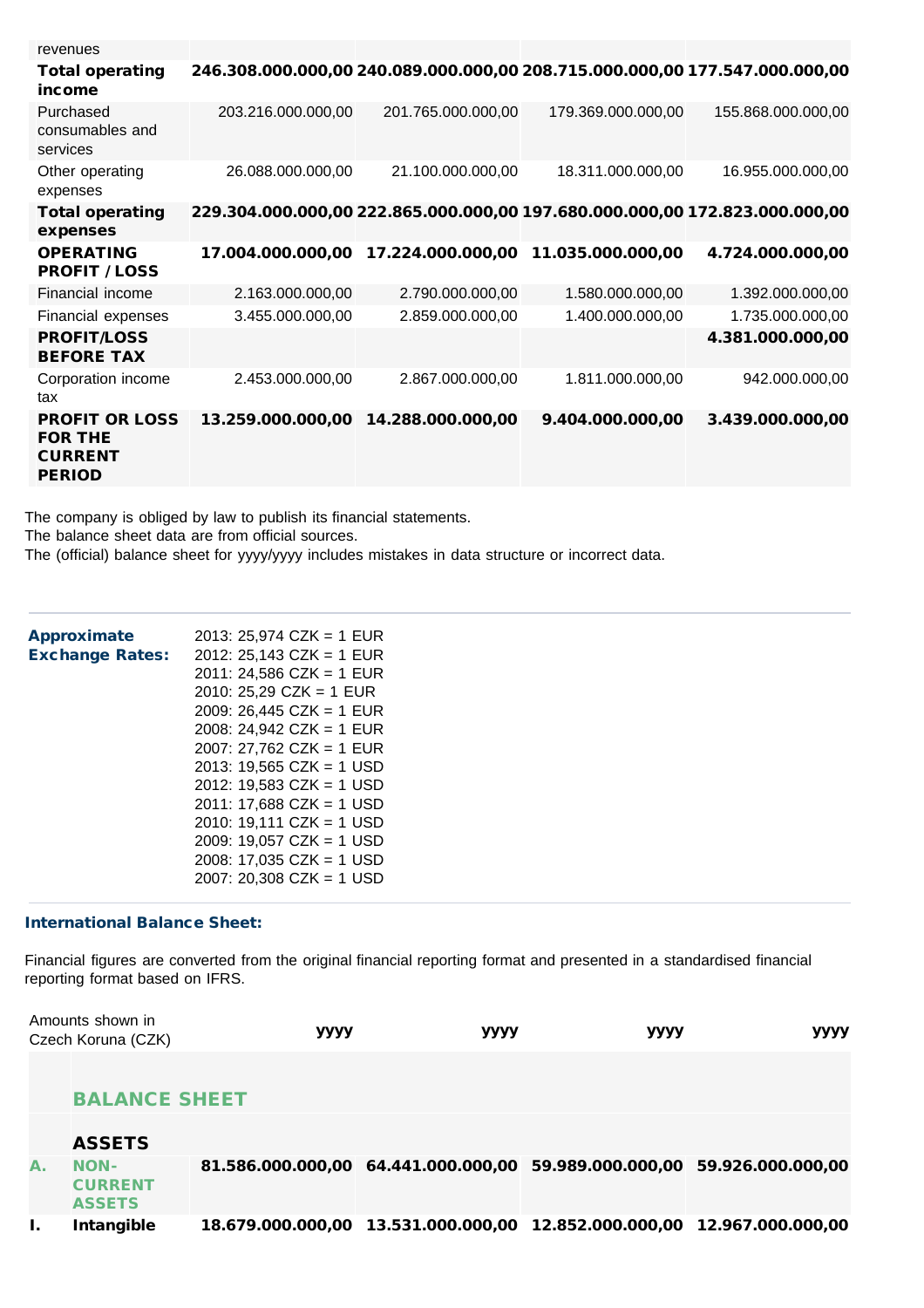|      | assets                                                                                |                                                                             |                                                                         |                   |                                    |
|------|---------------------------------------------------------------------------------------|-----------------------------------------------------------------------------|-------------------------------------------------------------------------|-------------------|------------------------------------|
| П.   | Property,<br>plant and<br>equipment                                                   |                                                                             | 55.108.000.000,00 45.397.000.000,00 41.512.000.000,00 42.541.000.000,00 |                   |                                    |
| 1.   | Land and<br>buildings,<br>including<br>buildings on<br>land owned by<br>third parties |                                                                             |                                                                         |                   | 42.541.000.000,00                  |
| III. | <b>Financial</b><br>assets                                                            | 7.799.000.000,00                                                            | 5.513.000.000,00                                                        | 5.625.000.000,00  | 4.418.000.000,00                   |
| 1.   | Long term<br>receivables                                                              |                                                                             |                                                                         | 5.625.000.000,00  |                                    |
| 2.   | Other<br>items/items<br>without detailed<br>specification                             | 7.799.000.000,00                                                            | 5.513.000.000,00                                                        |                   | 4.418.000.000,00                   |
| В.   | <b>CURRENT</b><br><b>ASSETS</b>                                                       | 59.656.000.000,00                                                           | 71.130.000.000,00                                                       | 62.278.000.000,00 | 48.099.000.000,00                  |
| I.   | <b>Inventories</b>                                                                    | 9.528.000.000,00                                                            | 8.437.000.000,00                                                        | 8.660.000.000,00  | 7.850.000.000,00                   |
| П.   | Receivables,<br>prepaid<br>expenses and<br>deferred<br>charges                        | 15.390.000.000,00                                                           | 38.588.000.000,00                                                       | 48.724.000.000,00 | 24.587.000.000,00                  |
| 1.   | Trade accounts<br>receivable                                                          |                                                                             |                                                                         |                   | 7.635.000.000,00                   |
| 2.   | Other<br>items/items<br>without detailed<br>specification                             | 15.390.000.000,00                                                           | 38.588.000.000,00                                                       | 48.724.000.000,00 | 16.952.000.000,00                  |
| III. | <b>Securities</b><br>and other<br>short term<br>assets                                |                                                                             |                                                                         |                   |                                    |
| IV.  | Cash in hand<br>and at bank                                                           |                                                                             | 34.738.000.000,00 24.105.000.000,00                                     |                   | 4.894.000.000,00 15.662.000.000,00 |
| 1.   | Cash in hand                                                                          |                                                                             |                                                                         |                   | 15.662.000.000,00                  |
|      | <b>TOTAL</b><br><b>ASSETS</b>                                                         | 141.242.000.000,00 135.571.000.000,00 122.267.000.000,00 108.025.000.000,00 |                                                                         |                   |                                    |
|      |                                                                                       | <b>EQUITY AND LIABILITIES</b>                                               |                                                                         |                   |                                    |
| А.   | <b>EQUITY</b>                                                                         | 88.302.000.000,00                                                           | 80.407.000.000,00                                                       | 75.682.000.000,00 | 71.958.000.000,00                  |
| I.   | Subscribed<br>capital                                                                 | 16.709.000.000,00                                                           | 16.709.000.000,00                                                       | 16.709.000.000,00 | 16.709.000.000,00                  |
| 1.   | Nominal Capital                                                                       |                                                                             |                                                                         |                   | 16.709.000.000,00                  |
| ΙΙ.  | Statutory<br>reserves                                                                 | 610.000.000,00                                                              | -1.170.000.000,00                                                       | 3.366.000.000,00  |                                    |
| Ш.   | Capital reserves                                                                      | 1.578.000.000,00                                                            | 1.578.000.000,00                                                        | 1.903.000.000,00  | 51.810.000.000,00                  |
| IV.  | Retained<br>earnings                                                                  | 69.405.000.000,00                                                           | 63.290.000.000,00                                                       | 53.704.000.000,00 | 3.439.000.000,00                   |
| 1.   | Loss/profit<br>carried forward                                                        | 56.146.000.000,00                                                           | 49.002.000.000,00                                                       | 44.300.000.000,00 |                                    |
| 2.   | Net result of the<br>year                                                             | 13.259.000.000,00                                                           | 14.288.000.000,00                                                       | 9.404.000.000,00  | 3.439.000.000,00                   |
| В.   | <b>LIABILITIES</b>                                                                    | 52.940.000.000,00                                                           | 55.164.000.000,00                                                       | 46.585.000.000,00 | 39.506.000.000,00                  |
| ı.   | <b>Non current</b><br>liabilities                                                     | 19.762.000.000,00                                                           | 21.731.000.000,00                                                       | 18.780.000.000,00 | 10.148.000.000,00                  |
| 1.   | Long term                                                                             | 16.266.000.000,00                                                           | 16.766.000.000,00                                                       | 14.332.000.000,00 | 6.136.000.000,00                   |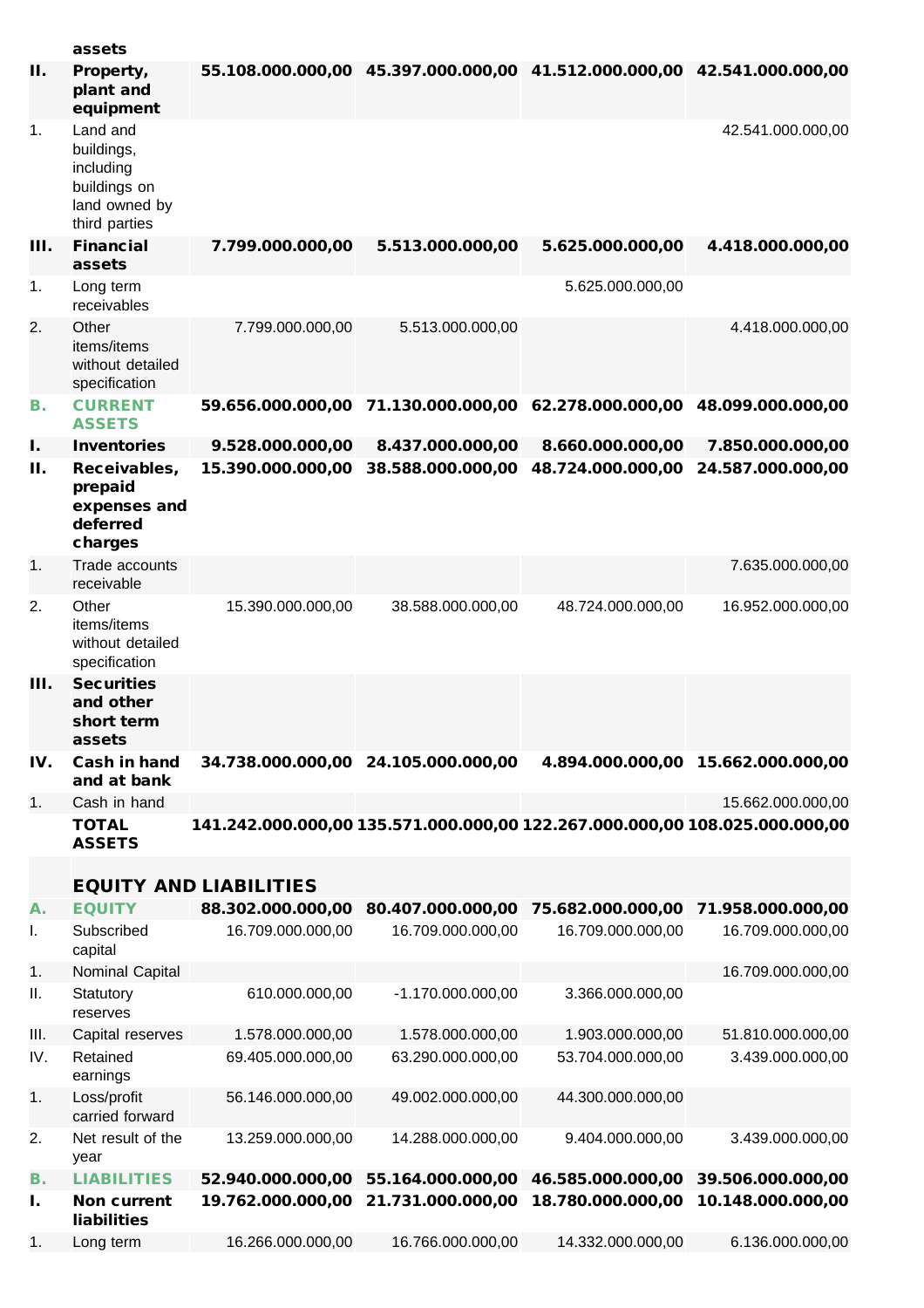|                | Provisions                                                |                   |                                                                             |                   |                   |
|----------------|-----------------------------------------------------------|-------------------|-----------------------------------------------------------------------------|-------------------|-------------------|
| 2.             | Other<br>items/items<br>without detailed<br>specification | 3.496.000.000,00  | 4.965.000.000,00                                                            | 4.448.000.000,00  | 4.012.000.000.00  |
| Н.             | <b>Current</b><br><b>liabilities</b>                      |                   | 33.178.000.000,00 33.433.000.000,00                                         | 27.805.000.000,00 | 29.358.000.000,00 |
| $\mathbf{1}$ . | Bank overdraft<br>and loans - due<br>within one year      | 3.107.000.000,00  | 3.107.000.000,00                                                            |                   |                   |
| 2.             | Trade payables                                            |                   |                                                                             |                   | 19.118.000.000,00 |
| 3.             | Other<br>items/items<br>without detailed<br>specification | 30.071.000.000,00 | 30.326.000.000,00                                                           | 27.805.000.000,00 | 10.240.000.000,00 |
|                | <b>TOTAL</b><br><b>EQUITY AND</b><br><b>LIABILITIES</b>   |                   | 141.242.000.000,00 135.571.000.000,00 122.267.000.000,00 111.464.000.000,00 |                   |                   |

# PROFIT AND LOSS

| Ι.    | Revenue/Sales                                                         | 239.101.000.000,00                                                          | 231.742.000.000,00 | 203.819.000.000,00 | 170.666.000.000,00 |
|-------|-----------------------------------------------------------------------|-----------------------------------------------------------------------------|--------------------|--------------------|--------------------|
| ΙΙ.   | Other operating<br>income                                             | 7.207.000.000,00                                                            | 8.347.000.000,00   | 4.896.000.000,00   | 6.881.000.000,00   |
| 1.    | Other<br>items/items<br>without detailed<br>specification             | 7.207.000.000,00                                                            | 8.347.000.000,00   | 4.896.000.000,00   | 6.881.000.000,00   |
| Ш.    | <b>Operating</b><br><b>Revenue</b>                                    | 246.308.000.000,00 240.089.000.000,00 208.715.000.000,00 177.547.000.000,00 |                    |                    |                    |
| IV.   | Raw materials<br>and<br>consumables<br>used                           | 203.216.000.000,00                                                          | 201.765.000.000,00 | 179.369.000.000,00 | 155.868.000.000,00 |
| 1.    | Other<br>items/items<br>without detailed<br>specification             | 203.216.000.000,00                                                          | 201.765.000.000,00 | 179.369.000.000,00 | 155.868.000.000,00 |
| V.    | Other operating<br>expenses                                           | 26.088.000.000,00                                                           | 21.100.000.000,00  | 18.311.000.000,00  | 16.955.000.000,00  |
| 1.    | other                                                                 | 26.088.000.000,00                                                           | 21.100.000.000,00  | 18.311.000.000,00  | 16.955.000.000,00  |
|       |                                                                       |                                                                             |                    |                    |                    |
| VI.   | <b>Operating</b><br><b>Expenses</b>                                   | 229.304.000.000,00 222.865.000.000,00 197.680.000.000,00 172.823.000.000,00 |                    |                    |                    |
| VII.  | <b>Profit from</b><br>operations                                      | 17.004.000.000,00                                                           | 17.224.000.000,00  | 11.035.000.000,00  | 4.724.000.000,00   |
| VIII. | Finance costs                                                         | 3.455.000.000,00                                                            | 2.859.000.000,00   | 1.400.000.000,00   | 1.735.000.000,00   |
| 1.    | Other<br>items/items<br>without detailed<br>specification<br>(costs)  | 3.455.000.000,00                                                            | 2.859.000.000,00   | 1.400.000.000,00   | 1.735.000.000,00   |
| IX.   | Finance income                                                        | 2.163.000.000,00                                                            | 2.790.000.000,00   | 1.580.000.000,00   | 1.392.000.000,00   |
| 1.    | Other<br>items/items<br>without detailed<br>specification<br>(income) | 2.163.000.000,00                                                            | 2.790.000.000,00   | 1.580.000.000,00   | 1.392.000.000,00   |
| Х.    | <b>Financial</b><br><b>Result</b>                                     | $-1.292.000.000,00$                                                         | $-69.000.000,00$   | 180.000.000,00     | -343.000.000,00    |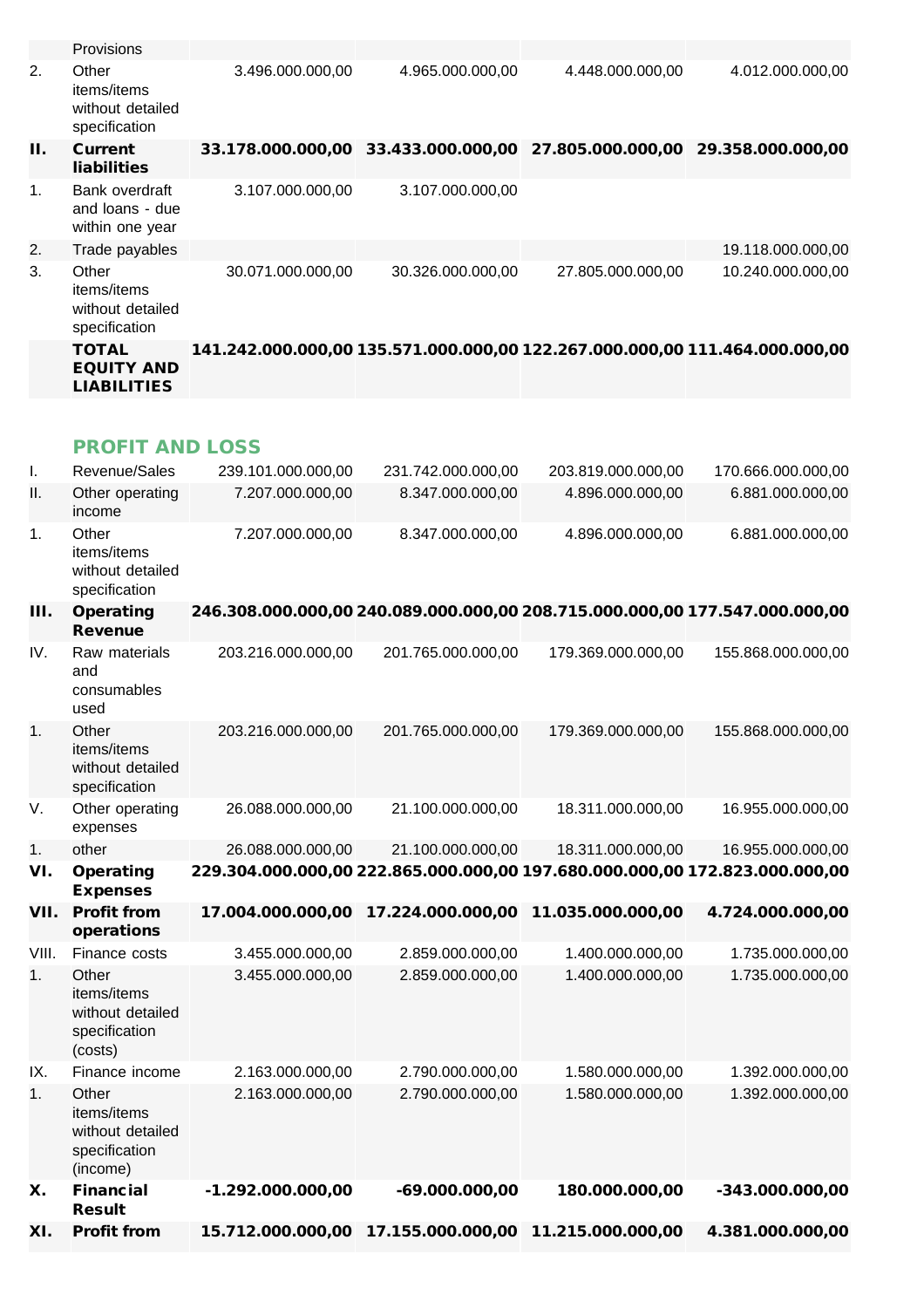|       | ordinary<br>activities     |                  |                                                       |                  |                  |
|-------|----------------------------|------------------|-------------------------------------------------------|------------------|------------------|
|       | XII. Profit before<br>tax  |                  | 15.712.000.000,00 17.155.000.000,00 11.215.000.000,00 |                  | 4.381.000.000,00 |
| XIII. | Income tax<br>expense      | 2.453.000.000,00 | 2.867.000.000,00                                      | 1.811.000.000,00 | 942.000.000,00   |
|       | XIV. Profit after<br>tax   |                  |                                                       | 9.404.000.000.00 | 3.439.000.000,00 |
| XV.   | Net profit for<br>the year |                  |                                                       | 9.404.000.000.00 | 3.439.000.000,00 |

The financial figures in the current credit report are presented in a standardised financial report format based on IFRS. This report format was designed by Coface Central Europe together with local certified public accountants to better serve information purposes and to make a direct comparison accross countries easier. Because of this, the financial figures given in the report do not necessarily reflect the original financial reporting layout or reporting currency, which also implies that the figures in the standardised financial report format do not necessarily always add up.

| <b>Financial data</b><br>source: | Date: dd.mmm.yyyy<br>Financials have been audited<br>Auditor: Full name<br>Company: Company name, Street, Zip code, City<br>clean opinion                                                                                                                                                                      |
|----------------------------------|----------------------------------------------------------------------------------------------------------------------------------------------------------------------------------------------------------------------------------------------------------------------------------------------------------------|
| <b>Bankers:</b>                  | Bank name - Account no. xxxxxxxxxx/xxxx<br>City<br>Bank name - Account no. xxxxxxxxxx/xxxx<br>City<br>Bank name - Account no. xxxxxxxxxx/xxxx<br>City<br>Bank name - Account no. xxxxxxxxxx/xxxx<br>City<br>Bank name - Account no. xxxxxxxxxx/xxxx<br>City<br>Bank name - Account no. xxxxxxxxxx/xxxx<br>City |

### Ratios:

|                                                                                                                                                   | уууу  | уууу  | уууу  | уууу |
|---------------------------------------------------------------------------------------------------------------------------------------------------|-------|-------|-------|------|
| <b>Liquidity Ratio - 3.stage</b><br>current assets / (Short-term liabilities +<br>Short-term bank credits and loans)                              | 1,80  | 2,13  | 2,44  | 1,64 |
| <b>Liquidity Ratio - 2.stage</b><br>(Short-term receivables + Liquid assets) /<br>(Short-term liabilities + Short-term bank<br>credits and loans) | 1,51  | 1,88  | 1,93  | 1,37 |
| <b>Liquidity Ratio - 1.stage</b><br>Liquid assets / (Short-term liabilities $+$<br>Short-term bank credits and loans)                             | 1.05  | 0,72  | 0,18  | 0,53 |
| <b>Return on assets (ROA)</b><br>(Net result / TOTAL ASSETS) * 100                                                                                | 9,39  | 10,54 | 7,69  | 3,18 |
| <b>Return on equity (ROE)</b><br>(Net result / Equity capital) $*$ 100                                                                            | 15,02 | 17,77 | 12,43 | 5,02 |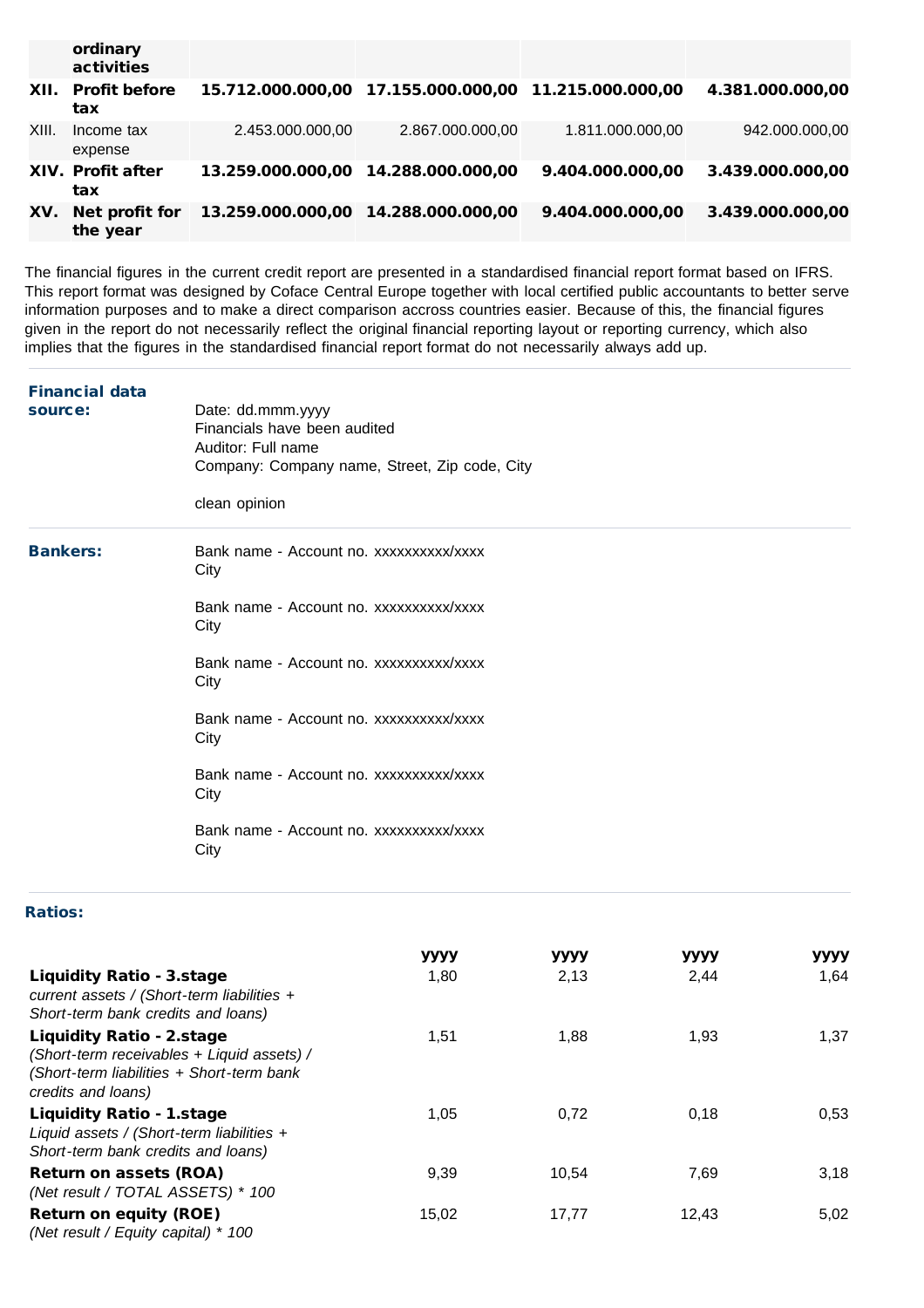| Return on sales (ROS)<br>Net profit / Turnover                                                                                                  | 5,55       | 6.17       | 4.61  | 2.02  |
|-------------------------------------------------------------------------------------------------------------------------------------------------|------------|------------|-------|-------|
| <b>Receivables Maturity Date (day)</b><br>(Short-term receivables / Turnover) * 365                                                             | 23.49      | 60.78      | 87.26 | 52,58 |
| <b>Liabilities Maturity Date (day)</b><br>(Short-term liabilities / Turnover) * 365                                                             | 45.90      | 47.76      | 49.79 | 62,79 |
| <b>Debt Ratio</b><br>(Liabilities / Total Liabilities) * 100                                                                                    | 37.48      | 40.69      | 38.10 | 36.57 |
| Net working capital                                                                                                                             | <b>CZK</b> | <b>CZK</b> | CZK   | CZK   |
| (Current assets - Short-term liabilities)/1000 29.585.000.000,00 40.804.000.000,00 40.098.000.000,00 18.741.000.000,00<br><i>(in Thousands)</i> |            |            |       |       |

Average values of ratios of enterprises with 100 or more employees in the sector of manufacture of transport equipment are following:

Liquidity Ratio - 3.stage: 2,07 Liquidity Ratio - 2.stage: 1,73 Liquidity Ratio - 1.stage: 0,29 ROA: 6,68 % ROE: 18,66 % ROS: 5,66 % Receivables Maturity Date: 84,07 days Liabilities Maturity Date: 58,33 days Debt Ratio: 34,44 % Stock rotation date: 30,84 days Net working capital: 106 643 321 CZK

# ADDITIONAL INFORMATION

Contact With Company: Name and surname: Full name Function: Corporate Communications Date: dd.mm.yyyy Disclosure of detailed information about company's internal situation was refused. Information given in report comes from external sources.

Additional information: Priority research company: 1

# CODES AND DEFINITIONS

#### Credit Rating

- 10 Excellent risk
- 9 Very low risk
- 8 Low risk
- 7 Moderate risk
- 6 Acceptable risk
- 5 Medium high risk
- 4 Significant risk
- 3 High risk
- 2 Very high risk of insolvency
- 1 Extremely high risk of insolvency
- 0 Insolvency/preliminary/debt regulation proceedings

#### Payment Practices